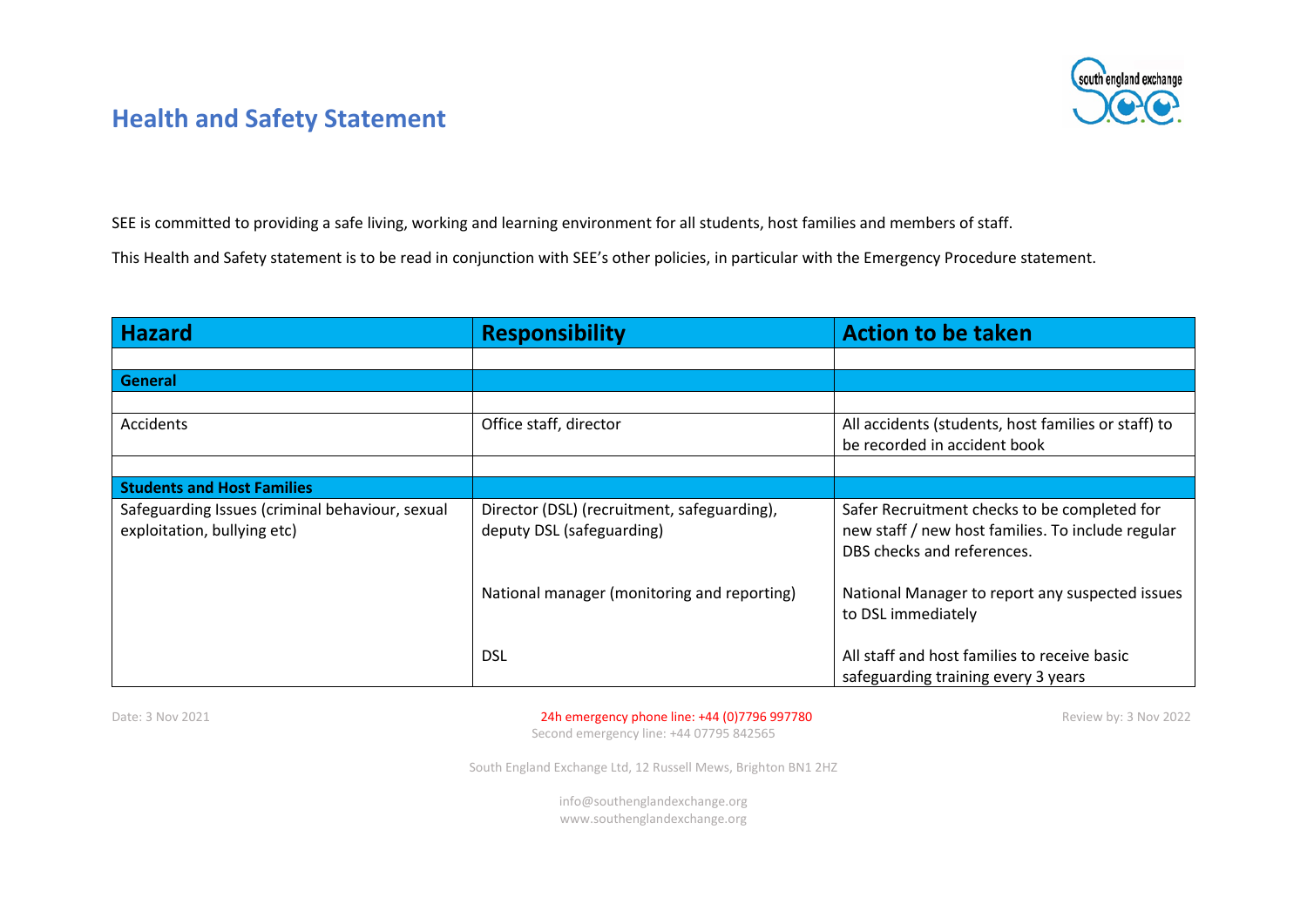

## **Health and Safety Statement**

| Safeguarding issues       | DSL, deputy DSL              | DSL and deputy DSL to receive appropriate            |
|---------------------------|------------------------------|------------------------------------------------------|
|                           |                              | training                                             |
| Physical harm in the home | <b>National Manager</b>      | Each home to be inspected by the national            |
|                           |                              | manager or another member of staff prior to          |
|                           |                              | placing the first student. Inspections repeated      |
|                           |                              | annually. Initial and annual visit to host families  |
|                           |                              | to include health and safety check with smoke        |
|                           |                              | alarm and carbon monoxide alarm testing,             |
|                           |                              | fireplace safety, evacuation route discussion, first |
|                           |                              | aid kit check, landlord gas safety check and other   |
|                           |                              | suitable checks (details included in initial and     |
|                           |                              | annual visit booklets). Simple risk assessment to    |
|                           |                              | be undertaken. Notes of this visit to be kept on     |
|                           |                              | host family's file.                                  |
|                           |                              |                                                      |
|                           | <b>National Manager</b>      | Home insurance check                                 |
| Car accidents             | Staff members, host families | Host families and staff members only to drive        |
|                           |                              | students in own car if driver is over 21 and holds   |
|                           |                              | licence                                              |
|                           |                              |                                                      |
|                           | National manager             | Car insurance check                                  |
| Medical emergencies       | National Manager, Director   | All students to be registered with GP                |
|                           |                              |                                                      |
|                           |                              | All students encouraged to register with dentist     |

Date: 3 Nov 2021 2001 2002 24h emergency phone line: +44 (0) 7796 997780

Second emergency line: +44 07795 842565

South England Exchange Ltd, 12 Russell Mews, Brighton BN1 2HZ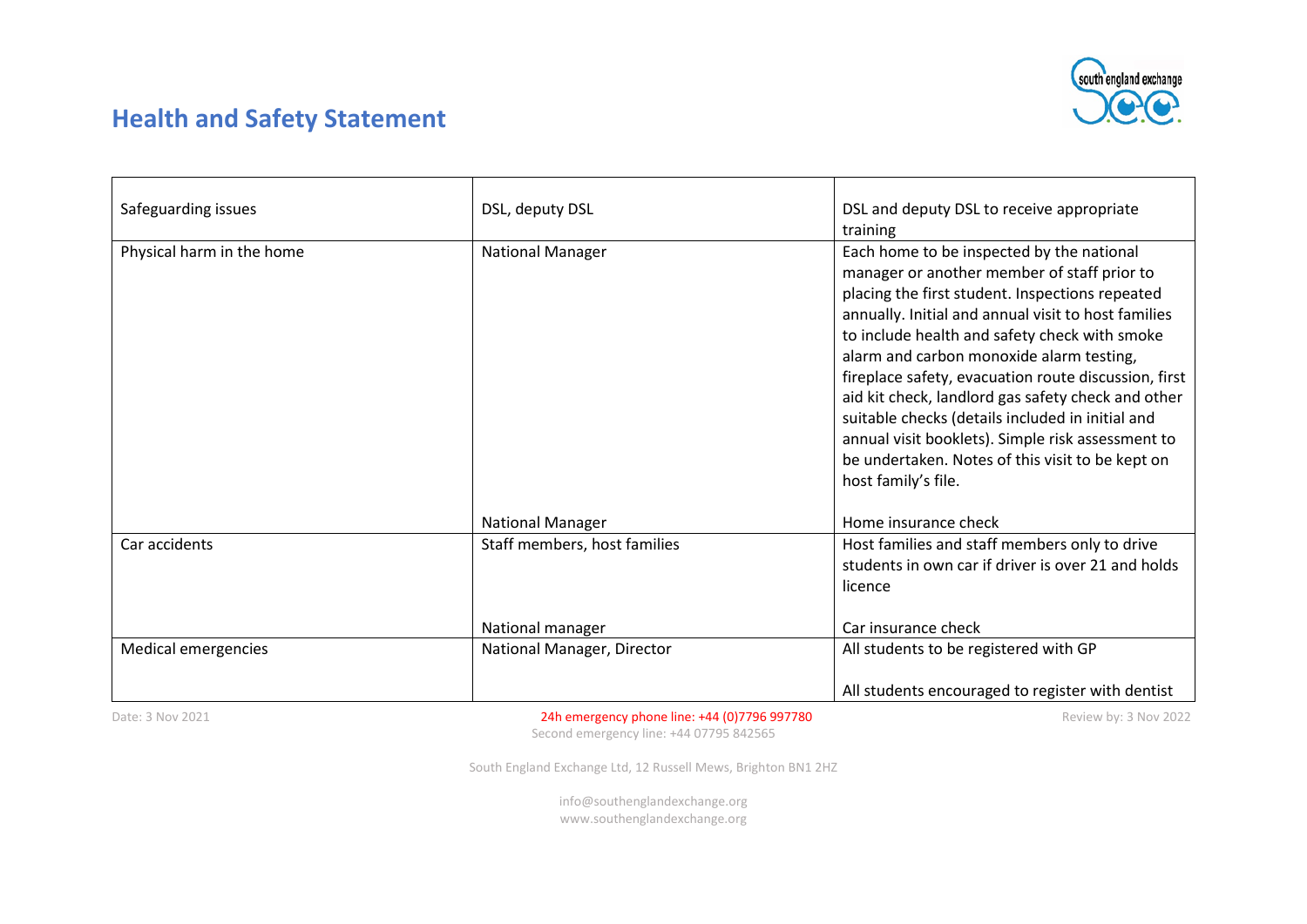

## **Health and Safety Statement**

| Medical emergencies |                                                  | Medical insurance required from June 2021            |
|---------------------|--------------------------------------------------|------------------------------------------------------|
| Travel              | All staff                                        | All SEE organised travel to be logged in database    |
|                     |                                                  | and shared with partner organisations                |
|                     |                                                  |                                                      |
|                     |                                                  |                                                      |
|                     |                                                  | Students encouraged to carry travel permission       |
|                     |                                                  | letter                                               |
|                     |                                                  |                                                      |
|                     | <b>Communication: National Manager, Director</b> | Students must fill in travel release form before     |
|                     |                                                  |                                                      |
|                     |                                                  | travelling out of their local area                   |
|                     |                                                  |                                                      |
|                     | Communication: director. Report: host family     | Host families to alert national manager if travel is |
|                     |                                                  | planned without form being filled in (they receive   |
|                     |                                                  | automated email when form is filled in)              |
|                     |                                                  |                                                      |
|                     |                                                  |                                                      |
|                     | Trip leader (staff)                              | All SEE led trips to be individually risk assessed   |
|                     |                                                  |                                                      |
|                     |                                                  | Taxi journeys with tried and tested companies        |
|                     |                                                  | only who provide confirmation that their drivers     |
|                     |                                                  |                                                      |
|                     |                                                  | are DBS checked on a regular basis                   |
| <b>Staff</b>        |                                                  |                                                      |
| Office rooms        | Director                                         | Fire blanket                                         |
|                     |                                                  |                                                      |
|                     |                                                  | Health and safety law poster displayed               |
|                     |                                                  |                                                      |
|                     |                                                  |                                                      |

Date: 3 Nov 2021 2001 2002 24h emergency phone line: +44 (0) 7796 997780

Second emergency line: +44 07795 842565

South England Exchange Ltd, 12 Russell Mews, Brighton BN1 2HZ